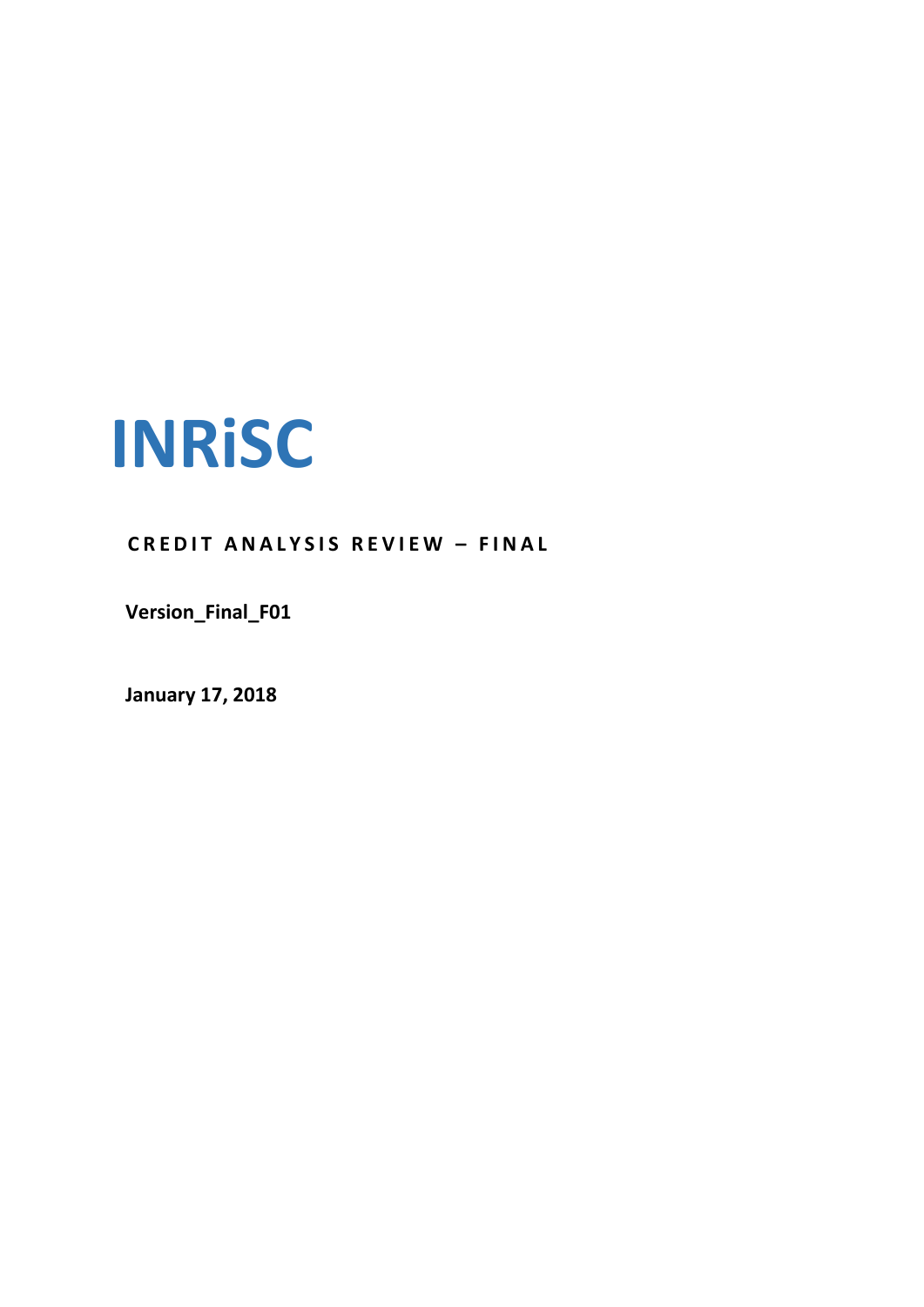# **Confidentiality / disclaimer**

**These confidential materials are for informational purposes only and is intended for the original Client's use. No one may reproduce or disseminate the information contained in these materials without the prior written consent of INRiSC, and INRiSC accepts no liability whatsoever for the actions of others in this respect.**

**No content (including as the case may be, credit-related analyses and data, valuations, model or output therefrom) or any part thereof (Content) may be modified, reproduced or distributed in any form by any means, or stored in a database or retrieval system, without the prior written permission of INRiSC or its affiliates (collectively, INRiSC). The Content shall not be used for any unlawful or unauthorized purposes. INRiSC and any third-party providers, as well as their directors, officers, shareholders, employees or agents (collectively INRiSC Parties) do not guarantee the accuracy, completeness, timeliness or availability of the Content. INRiSC Parties are not responsible for any errors or omissions (negligent or otherwise), regardless of the cause, for the results obtained from the use of the Content. The Content is provided on an "as is" basis.** 

**In no event shall INRiSC Parties be liable to any party for any direct, indirect, incidental, exemplary, compensatory, punitive, special or consequential damages, costs, expenses, legal fees, or losses (including, without limitation, lost income or lost profits and opportunity costs or losses caused by negligence) in connection with any use of the Content even if advised of the possibility of such damages.**

**Credit-related and other analyses and statements in the Content are statements and expressions of INRiSC's views as of the date they are expressed and not statements of fact. INRiSC's analyses (described below) are not recommendations to purchase, hold, or sell any securities or to make any investment decisions, and do not address the suitability of any security. INRiSC assumes no obligation to update the Content following publication in any form or format. The Content should not be relied on and is not a substitute for the skill, judgment and experience of the user, its management, employees, advisors and/or clients and customers when making investment and other business decisions. INRiSC does not act as a fiduciary or an investment advisor. While INRiSC has obtained information from sources it believes to be reliable, INRiSC does not perform an audit and undertakes no duty of due diligence or independent verification of any information it receives. The information in this document may be incomplete. INRiSC Parties do not accept any liability for any losses or damages that may result from the lack of accuracy or incompleteness of this information.**

**INRiSC has established policies and procedures to maintain the confidentiality of certain non-public information received in connection with each analytical process. INRiSC receives compensation for its analyses from its Clients, normally, but not limited and restricted to, financial institutions, exchanges or financing platforms, private debt firms and the like.**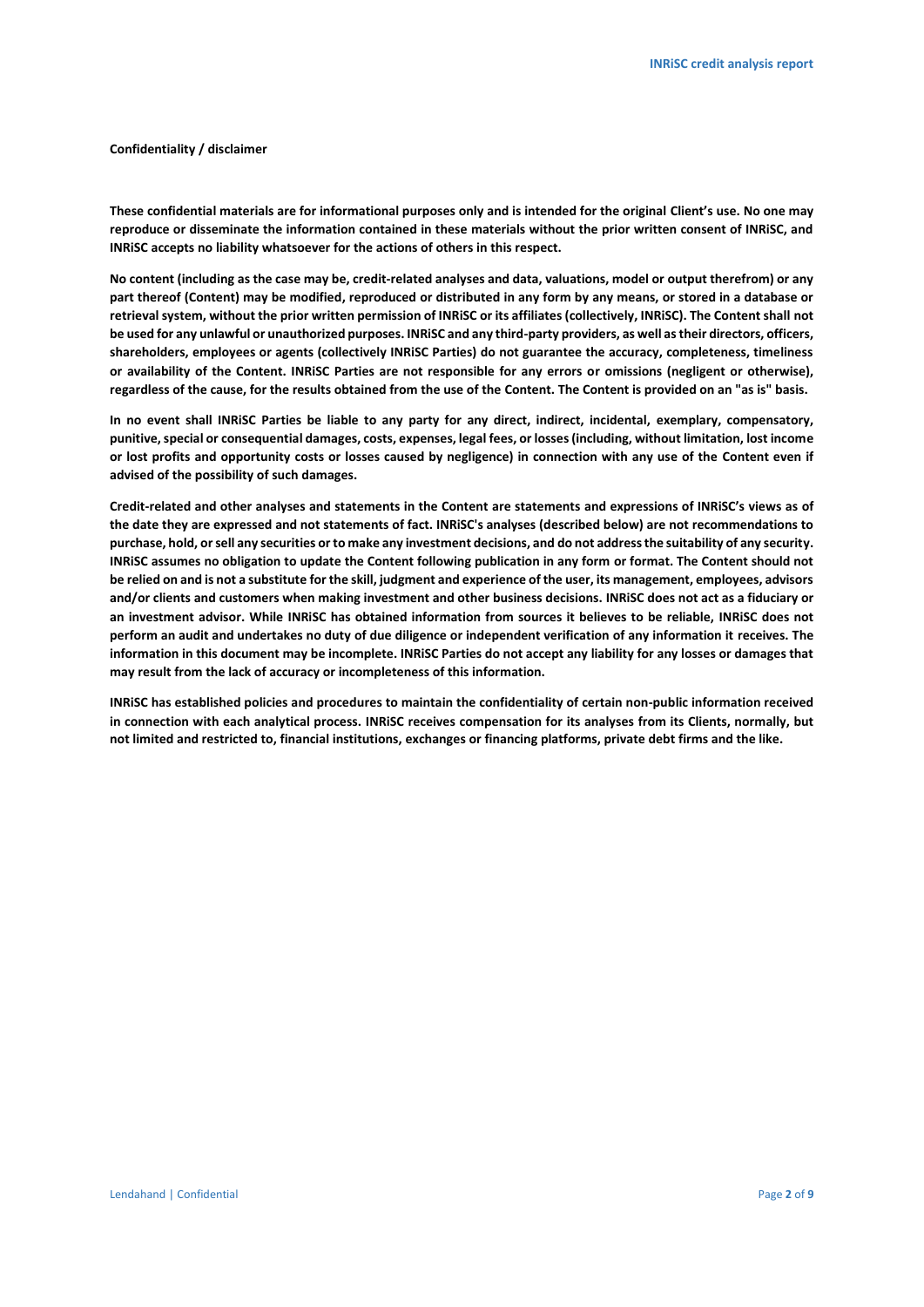# Contents

| 1. |      |  |  |  |  |  |  |
|----|------|--|--|--|--|--|--|
| 2. |      |  |  |  |  |  |  |
| 3. |      |  |  |  |  |  |  |
|    | 3.1. |  |  |  |  |  |  |
|    | 3.2. |  |  |  |  |  |  |
|    | 3.3. |  |  |  |  |  |  |
| 4. |      |  |  |  |  |  |  |
| 5. |      |  |  |  |  |  |  |
|    | 5.1. |  |  |  |  |  |  |
|    | 5.2. |  |  |  |  |  |  |
|    | 5.3. |  |  |  |  |  |  |
| 6. |      |  |  |  |  |  |  |
| 7. |      |  |  |  |  |  |  |
| Α. |      |  |  |  |  |  |  |
|    | A.1. |  |  |  |  |  |  |
|    | A.2. |  |  |  |  |  |  |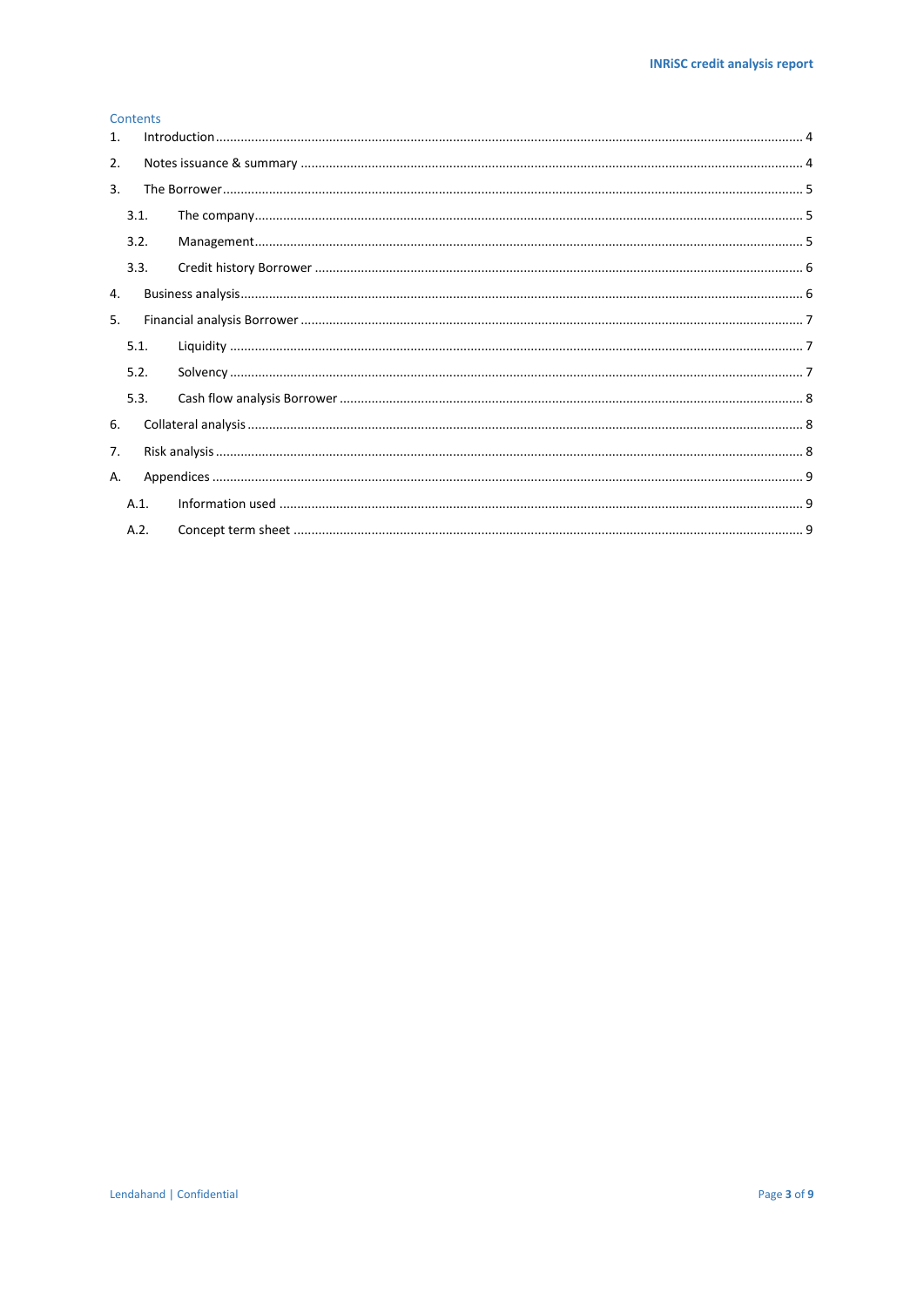# <span id="page-3-0"></span>1. Introduction

This memorandum concerns the high-level credit analysis in connection to the notes issuance of NewLight Africa Ltd (Heya!) arranged by Lendahand (the '**Client**'). The scope of the review is limited to a general review of the credit-related risks in association with the Issuer (NewLight) and the potential issue (the notes issuance). This memorandum does not intend to provide any advice regarding a potential investment in the request under review. Client should make its own considerations and investigations regarding any investment or any offering thereof made to its customers and clients as intended. No rights can be derived from the use of this document. We note that, apart from credit risks, various other aspects might be relevant when considering an investment, e.g. (local) market circumstances, technology risk, country risk, etcetera. The analyses of such other aspects are excluded from this review. Any comments made on such aspects should be seen in conjunction with credit-related analyses and have no value of their own, nor intend to indicate any deeper analyses of such underlying aspects. Information used in this review is limited (as referenced in Appendix A.1). No due diligence or verification of information received has been made. INRiSC has no further interest in the Issuer or the notes issued. INRiSC is not supervised by any regulatory body.

## <span id="page-3-1"></span>2. Notes issuance & summary

The request concerns:

- A senior ranking, covenanted, **EUR 1 - 1.5m** facility, the first drawdown amounts to EUR 100-150.000, each note has a maximum maturity of **4** years, expected maturity of drawdowns to be 18 months, with semi-annual, linear repayments.
- A UK based limited liability company, specialized in the last-mile-distribution of goods such as the delivery of Solar Home Systems (SHS), Cooking stoves and other goods in East-Africa, notably Kenya;
- Financing for working capital purposes, predominantly the financing of cook stoves (including the pre-financing of vendor lease program).

|                                                                                                                                                                      | <b>RISK ANALYSIS OVERVIEW</b>                                                                                   |  |  |  |  |  |  |  |
|----------------------------------------------------------------------------------------------------------------------------------------------------------------------|-----------------------------------------------------------------------------------------------------------------|--|--|--|--|--|--|--|
| <b>Pros</b>                                                                                                                                                          | Cons                                                                                                            |  |  |  |  |  |  |  |
| Company                                                                                                                                                              |                                                                                                                 |  |  |  |  |  |  |  |
| Management has knowledge of local circumstances (socio-                                                                                                              | Limited (relevant) credit history                                                                               |  |  |  |  |  |  |  |
| economic & regulation)                                                                                                                                               |                                                                                                                 |  |  |  |  |  |  |  |
| Strong focus on competencies                                                                                                                                         | Scale-up, structural changes to organization                                                                    |  |  |  |  |  |  |  |
| Strategic partnerships with respectable local citizen collectives;<br>'Chamas'                                                                                       |                                                                                                                 |  |  |  |  |  |  |  |
|                                                                                                                                                                      | <b>Business</b>                                                                                                 |  |  |  |  |  |  |  |
| Large market for sustainable (energy) solutions                                                                                                                      | Country risk at Kenya, for the moment                                                                           |  |  |  |  |  |  |  |
| Horizontal specialization. Company focuses on its added value in<br>the supply chain, namely being the best last-mile distributor.                                   | Company is still early staged in their life cycle                                                               |  |  |  |  |  |  |  |
| Reduced supply chain complexity due to outsourced production<br>with partially prefixed prices and margin deviations                                                 | The Customer Relationship Management systems and other<br>operational systems are still in development          |  |  |  |  |  |  |  |
| Can adopt more rapidly to new innovative designs/products<br>available on the market                                                                                 | Higher counterparty credit risk on certain products due to lack of<br>GPS lock-out                              |  |  |  |  |  |  |  |
| Truly targets the Bottom of the Pyramid due to its lower costs of<br>production                                                                                      | Limited oversight over sales tactics used by sales agents                                                       |  |  |  |  |  |  |  |
| Benefits from partnerships with Chamas:<br>being able to sell products without a GPS lock-out more<br>securely<br>partially limiting the credit risk on sales agents |                                                                                                                 |  |  |  |  |  |  |  |
|                                                                                                                                                                      | <b>Product</b>                                                                                                  |  |  |  |  |  |  |  |
| Reseller with superior logistical capabilities                                                                                                                       | No GPS lock-out possible                                                                                        |  |  |  |  |  |  |  |
| Offers lower priced products                                                                                                                                         | Faces more competition from generic products especially on the<br>PICO (a smaller type of solar lantern) market |  |  |  |  |  |  |  |
| Is more flexible in product offering to end-consumers                                                                                                                |                                                                                                                 |  |  |  |  |  |  |  |
|                                                                                                                                                                      | <b>Financials</b>                                                                                               |  |  |  |  |  |  |  |
| Chamas, the women cooperation groups, act as a third party<br>guaranteeing the repayments risks of the sales agents                                                  | Relying on projections that could change due to structural changes<br>to the organization                       |  |  |  |  |  |  |  |
| Company has a strong overall liquidity position and sufficient cash                                                                                                  | Repayment depending on payment behaviour of end-customers                                                       |  |  |  |  |  |  |  |
| at hand                                                                                                                                                              | and credit worthiness of Chama                                                                                  |  |  |  |  |  |  |  |
|                                                                                                                                                                      | Portfolio risks measurement is not in line with industry standard                                               |  |  |  |  |  |  |  |
|                                                                                                                                                                      | and therefore not comparable. However, the method that is used                                                  |  |  |  |  |  |  |  |
|                                                                                                                                                                      | is more stringent which can be seen as a positive                                                               |  |  |  |  |  |  |  |
| <b>Notes</b><br>FX risks                                                                                                                                             |                                                                                                                 |  |  |  |  |  |  |  |
| Medium term; maximum of 4 years with semi-annual repayments                                                                                                          |                                                                                                                 |  |  |  |  |  |  |  |
| Working capital purposes, e.g. financing of cook stoves<br>Indirect credit risk on consumers                                                                         |                                                                                                                 |  |  |  |  |  |  |  |
| <b>Notes Structure</b><br>Senior facility<br>Unsecured                                                                                                               |                                                                                                                 |  |  |  |  |  |  |  |
|                                                                                                                                                                      | Financial covenants, with limited strength                                                                      |  |  |  |  |  |  |  |
| Page 4 of 9<br>Lendahand   Confidential                                                                                                                              |                                                                                                                 |  |  |  |  |  |  |  |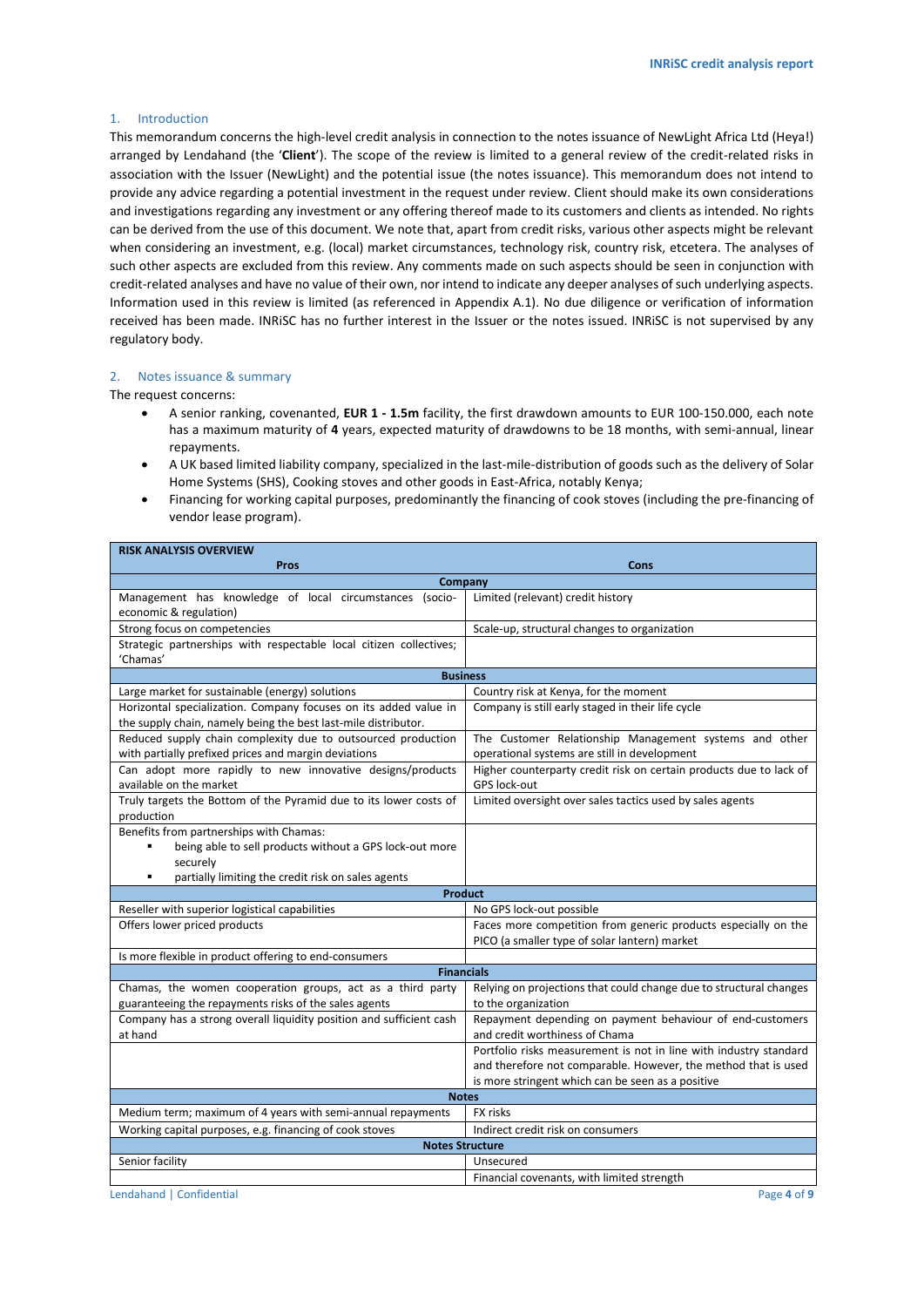# <span id="page-4-1"></span><span id="page-4-0"></span>3. The Borrower

# 3.1. The company

The company, NewLight Africa Ltd, is a London based company with activities through its subsidiary Heya! that focuses on the distribution of off-grid appliances in rural Africa. Founded in 2015, it is a relatively young company. It aims to support millions of rural Africans by selling them life-changing products. Heya! identifies itself as a distribution company specialized in last-mile distribution targeting the Bottom of the Pyramid (BoP). Although solar products were 80% of their sales since inception, the company does not regard itself as a Decentralized Electricity Company (DESCO). The reason is that they are selling a wide range of products, using their distribution network. In November cookstoves represented 41% of sales, proving the company's strategy to diversify its product offering which allows them to further leverage their logistics and reach capabilities. At the moment, it seems however that the company must compete with other DESCO's until its product offerings are more differentiated. Currently the company operates in six countries trading as Heya! Over 50,000 products have been sold since launch in January 2016 (as of July 2017).

The customers live off the beaten track. They are unconnected and often poorly educated and cannot research which products are the 'best buys'. They do not have access to trusted retail shops that will sell them quality products and look after them with after-sales care and warranty support. The customers of Heya! do not have bank accounts, credit scores or access to consumer credit. Customers need help buying the appropriately priced products. According to Heya! most of the wellknown solar home system offerings are out of reach of 90% of the rural populations.

Micro Financing Institutions (MFI's) inspire the distribution and collections model used by Heya! The company sells the product to an agent, the agent purchases the inventory on credit allowing him to afford a larger quantity of products. The agent on their turn sells it on credit to the customer with a profit margin. Making the product affordable to the customer, who repays the agent a certain amount per month. All products are paid in instalments of \$3 per week. This amount has proven to be affordable to a large customer demographic. It is the repayment period (minimum 9 and maximum 25 weeks) and not the instalment amount that will vary from one product to another. The agent collects the instalment from the customers, reducing transportation and collection costs, reducing default rates as the agent has vetted the customer and is able to exercise social pressure to repay as they are from the same locality.

Heya! has a highly distributed four-tiered sales network extending to the village level. The first tier is the county level presence through physical offices that helps to build brand image and gain community trust. It guarantees fast customer services, including warranty support. It also acts as inventory fulfilment and safe warehousing centre, recruits Field Sales Reps (FSRs) at Sub-county level, manages finances and acts as a base from for the training of FSRs and sales agents.

One level down is the sub-county level presence through FSRs: employed, mobile, local salespeople. FSRs recruit, support and supply 20 sales agents each. This reduces transportation costs since FSRs live in the communities. It builds long-term relationships with sales agents extending customer lifetime value and guarantees fast order fulfilment since FSRs hold small inventory volumes. The FSRs collect the money from the agents. These FSRs know the local groups and only recruit trustworthy agents. On their turn, they can put social pressure on the agents for repayment.

The third and fourth level are the village and town level presence through trusted sales agents and village elders (fourth level) elected by local groups. The community leader guarantees the payments from the customer to the agent, for this service, the agent pays the community head for providing this guarantee. Community leaders have been selected from among the Chama group. A Chama is a women's group that comes together to do business and run savings and loan programs. If the customer misses a payment, the agent guaranteed by the Chama, is still obliged to repay Heya! The Chama together with the sales agents is the last mile sales force. It drives sales and trust as agents are members of the community and chosen by their peers. Furthermore, it reduces transportation time with agents being hyperlocal and covering only a narrow geographical area. Every agent has a few customers ordering new products on an ongoing basis. To remain agents, agents need to sell a minimum number of products per month (currently 10). This minimum justifies the acquisition cost of agents and the order fulfilment cost. It also stretches agents to sell beyond their immediate family and to make repeat sales to existing customers.

# 3.2. Management

<span id="page-4-2"></span>The Board of Directors reflect an international track record in engineering, financial services, and business development in emerging countries.

Co-founder Steve Andrews leads the executive management team. Former Global CEO of SunnyMoney, a non-profit company which Mr. Andrews led from sales of 300 to 75,000 lights per month, making SunnyMoney the largest last mile distributor of solar lights on the African continent. Previously Mr. Andrews was the owner/MD of Whitewater, a leading direct marketing agency, serving the non-profit market in the UK. He successfully exited Whitewater in 2007.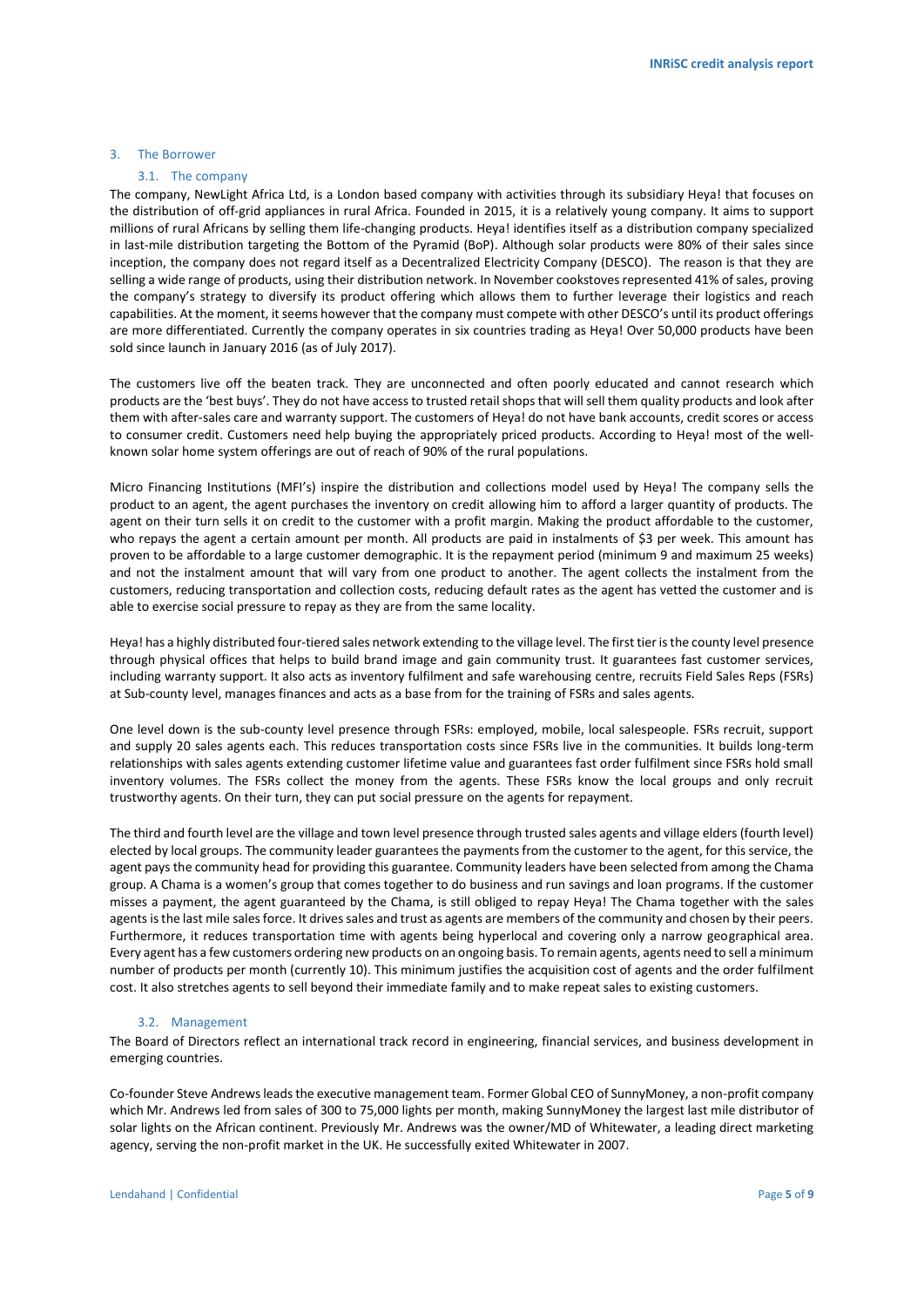Mr. Fouad Aoun is the company's Chief Operating Officer. A former Consultant at Bain and Company and MBA Graduate from Harvard University. Fouad first worked at NewLight on a seconded basis from Mercy Corps (an investor) while working as a Senior Adviser on Social Ventures as part of his Harvard University Leadership Fellowship. He recently joined NewLight as COO/ CFO in April 2017.

Miss. Linda Wamune acts as the general manager of Kenya. As a former managing Director of SunnyMoney Kenya she was a close colleague of Mr. Andrews for over 6 years. She led SunnyMoney Kenya to become the largest last mile distributor of solar lights in Kenya. Prior to SunnyMoney, learnt about retail through 8 years of working in sales for Davis and Shirtliff, an East African company selling water pumps, solar power and other domestic products.

INRiSC interviewed Mr. Andrews for the purpose of writing this report.

#### 3.3. Credit history Borrower

<span id="page-5-0"></span>The parent company (NewLight Africa ltd) was founded in 2015. The operating company Heya! was also founded in 2015 and is fully owned by Newlight Africa ltd. The company has a relevant credit history of 2 years. There are no signs that the company has had problems in the past fulfilling their financial obligations.

The company has received \$500,000 in repayable grants, meaning a very soft loan, with no interest. The grant needs to be repaid in quarterly instalments between 31st March 2019 and 30th June 2021. The company also attracted commercial funding from Sunfunder. They are looking for a further Inventory Finance Facility from the same party in order to purchase solar lights.

#### <span id="page-5-1"></span>4. Business analysis

The key business driver of Heya! is the growing decentralized electrical appliances market in Africa. The business of Heya! is strengthened by the use of (vendor) leasing options (payment plans), to grant a larger customer base access to energy and electrical appliances. Due to the growth of mobile banking technology and subsequent supportive infrastructure to consumer credit activities in Africa companies, companies can offer financial support in liaison with their products. Due to the focus on logistics instead of a certain product, Heya! expects to be more susceptible for new products and innovations. The company is planning to increase their product offering over the coming year to include; water tanks, smart phones and larger Solar Home Systems.

Solar products and especially the PICO lights (PICO meaning very small) are important to Heya!, mainly because the solar light market is huge in Africa. There are 600 million people in Africa living off-grid, of which 99 million are in Heya!'s first three target countries (Kenya, Uganda and Tanzania). The solar light market is growing at an incredible pace across Africa. Solar lights are not just another product, they are a crucial first step after which complementary sales can take place. In Kenya families that buy a solar light save a huge amount of money: \$163 per year in Kenya. The money that is saved by the customers can be spent on improving their lives.

Not in line with the company'sstrategy of merely focusing on logistics, Heya! has launched its own low-cost brand solar home system retailing for \$60. Heya! positions itself as price-fighter among other Decentralized Energy Companies. They also acknowledged that they will not produce more in-house products. Solar Home Systems (SHS) now make up around one-tenth of their sales but the company is aiming to increase this to around a quarter. This means they will need to be selling 1.000 SHS per month. At the moment, their most demanded and sold product is a \$30 phone charging solar lantern, of which the sales numbers are above 4.000 per month. Of the company's product offering, cookstoves sales are currently the fastest growing.

The current sales model is unique to Heya! The advantage of using the Chama is that it enables the company to offer products without a GPS lock-out system. Other companies selling solar equipment on a lease integrate GPS in their products. The GPS can be used to shut of the appliance if the customer misses a payment, therefore it's an added safety aimed at ensuring payments from the customers. Not having this feature is a risk, which is hopefully offset by the guarantee of the Chama. By omitting the lock-out function Heya! is able to save on the costs related to the GPS on their solar products and offer these cheaper than their competitors, making the product even more affordable for their customers. By focusing on social actors instead of technology in ensuring repayments the company is better suited than their competitors in getting products on the market that are unsuitable for GPS, like the cook stoves financed through the notes issuance.

In this model, the community leaders are crucial in mitigating the counterparty credit risk the company has on their sales agents and eventually on the end-customer. The company does not require substantial down payments from the agents reducing capital at risk and promoting payment behaviour. The company is revising the current model and are performing several tests aimed at gaining a better insight in Chama credit worthiness and reducing the number of agents with payment arrears. The layer of sales agents could be cut entirely out of the distribution model, in this scenario the Chama would be selling directly to the end customers. If the agents would be removed this could improve the margins for the remaining layers. These changes could also cause unforeseen risks to the business case.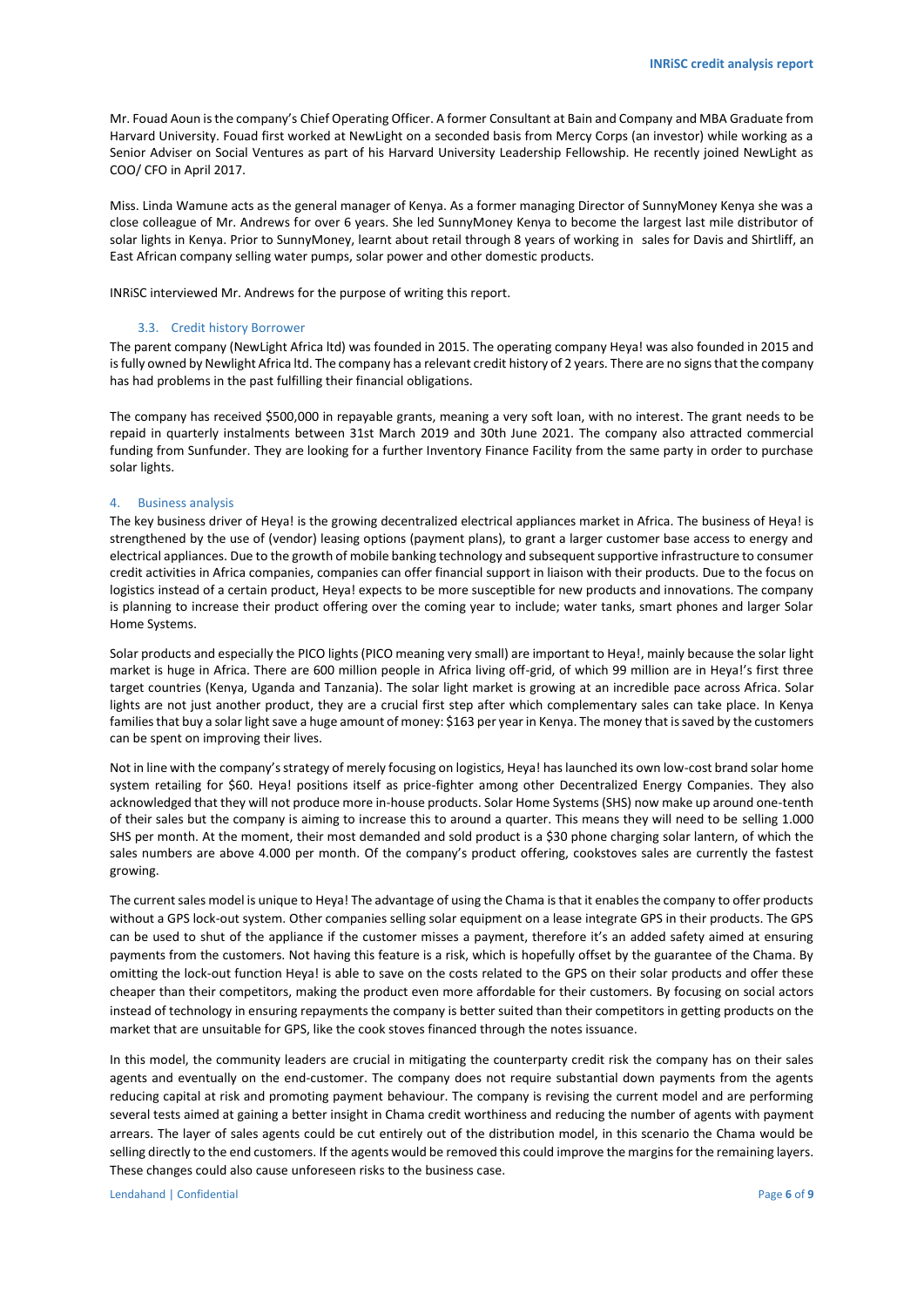The sales of 2017 was lower than projected. The reason is that the company decided to invest in processes and systems as the growth trajectory was considered too high for the processes and capacities to cope with. The company is in the midst of setting up a better network, improving their credit policy and implementing a bad debt unit. In general adjustments include a stricter collection of data; the company verifies phone numbers and makes sure that the Chama is well established. The Chama should also have a pool of cash they can tap into and have the phone numbers of the community leaders. The troubled elections in Kenya and the draught also lowered demand.

The credit assessment process strongly leans on social surveillance by the community in which the applicant lives. According to Heya! the new policies have yielded some initial results; bad debt stopped growing as a percentage of sales. However, it is too early to see the exact results. Heya! uses a different methodology for assessing the PAR than their competitors making comparison with those competitors flawed. Heya! uses a more stringent method of reporting on the PAR figures. Debt writeoffs increases the costs of capital and are included in the financial projections delivered by Heya!

# <span id="page-6-0"></span>5. Financial analysis Borrower

Please note that INRiSC has not tested the reality of the projections in terms of market share captured, underlying price levels, costs related to the realization of the product or its components. Nor did INRiSC test for consumer payment behaviour, payment terms or consumer default rates and loan losses in the operating countries of NewLight.

The company reached a turnover of U.S. Dollar USD 1m+ in the first full financial year, FY2016-17. The company has raised over USD 2.3m raised in equity investments and over USD 1.5m raised in grants. In 2018, the company is planning to raise a further USD 1-1.5m equity and an equal amount of debt. The projections are based on a sales forecast and financial model provided as is and are based only on the delivery of a high- and low-margin solar product and a high margin cook stove product. Additional utilities have not been included in the forecast.

NewLight pays its supplier in USD. The Kenyan Shilling (KES) and the USD are not pegged to one another creating a forex exposure. Cash flows and debt service capacity are also exposed to forex risk. The fulfilment of EUR payments required by NewLight is subject to the movement in forex rates in both currencies. The exposure to other local currencies are not taken into consideration since operations in these currencies are not known to INRiSC at present.

| Key financial ratios, projected, excluding notes issuance |          |          |         |         |  |  |  |  |
|-----------------------------------------------------------|----------|----------|---------|---------|--|--|--|--|
|                                                           | 2017     | 2018     | 2019    | 2020    |  |  |  |  |
| Current ratio                                             | 8.38     | 3.94     | 6.56    | 4.70    |  |  |  |  |
| Total debt/EBITDA                                         | Neg      | Neg      | Neg     | 1.84    |  |  |  |  |
| Gearing                                                   | 0.10     | 2.42     | 1.55    | 0.84    |  |  |  |  |
| Own and Assoc. M/Tot Assets                               | 0.80     | 0.23     | 0.33    | 0.43    |  |  |  |  |
| Interest cover ratio                                      | $-92.74$ | $-31.45$ | $-8.14$ | 5.60    |  |  |  |  |
| Debt service cover ratio                                  | $-92.74$ | $-31.45$ | $-8.14$ | 5.60    |  |  |  |  |
| cash cover ratio                                          | 94.8     | $-39.0$  | $-18.1$ | $-54.2$ |  |  |  |  |
| Solvency ratio                                            | 0.8      | 0.2      | 0.3     | 0.4     |  |  |  |  |

*Financial Ratio Table*

#### 5.1. Liquidity

<span id="page-6-1"></span>Cash coverage in Heya! is highly dependent on sales versus collection of payments. The latest collection numbers from the months August to November 2017 has shown healthy growth. As a distributor Heya! is exposed to a long cash cycle due to the payment terms offered in the vendor leases to their sales agents. The projections indicate that Heya! will improve their stock rotation in the coming years. A higher stock rotation means a higher cash coverage as the inventory is sold at a greater pace. Currently the company has a strong cash position and is planning on maintaining this position well aware of the risks associated with the start-up phase. The accounts receivable position positively affects the current ratio, which is further strengthened by the relatively large cash position of the company.

## 5.2. Solvency

<span id="page-6-2"></span>Solvency deteriorates over the projected time period, this is mainly due to accumulated losses influencing the equity position of the company. In real terms the equity position more than doubles over the four-year period. The company wishes to raise \$1.75m equity by March 2018. We see that the company is thinly capitalized in 2018, mostly due to accumulated losses. The corporate finance firm Clermount will assist in raising the equity. Clermount partially raised the equity for Mobisol and other DESCO players. There are currently two institutional investors invested in the company, being Persistent Energy Capital and Mercy Corps. It will take the company till 2020 to achieve a positive EBITDA. Currently the company only has a limited credit line with Sunfunder. There are talks with Sunfunder to increase the limit. NewLight further believes it will receive more grant funding in the coming year.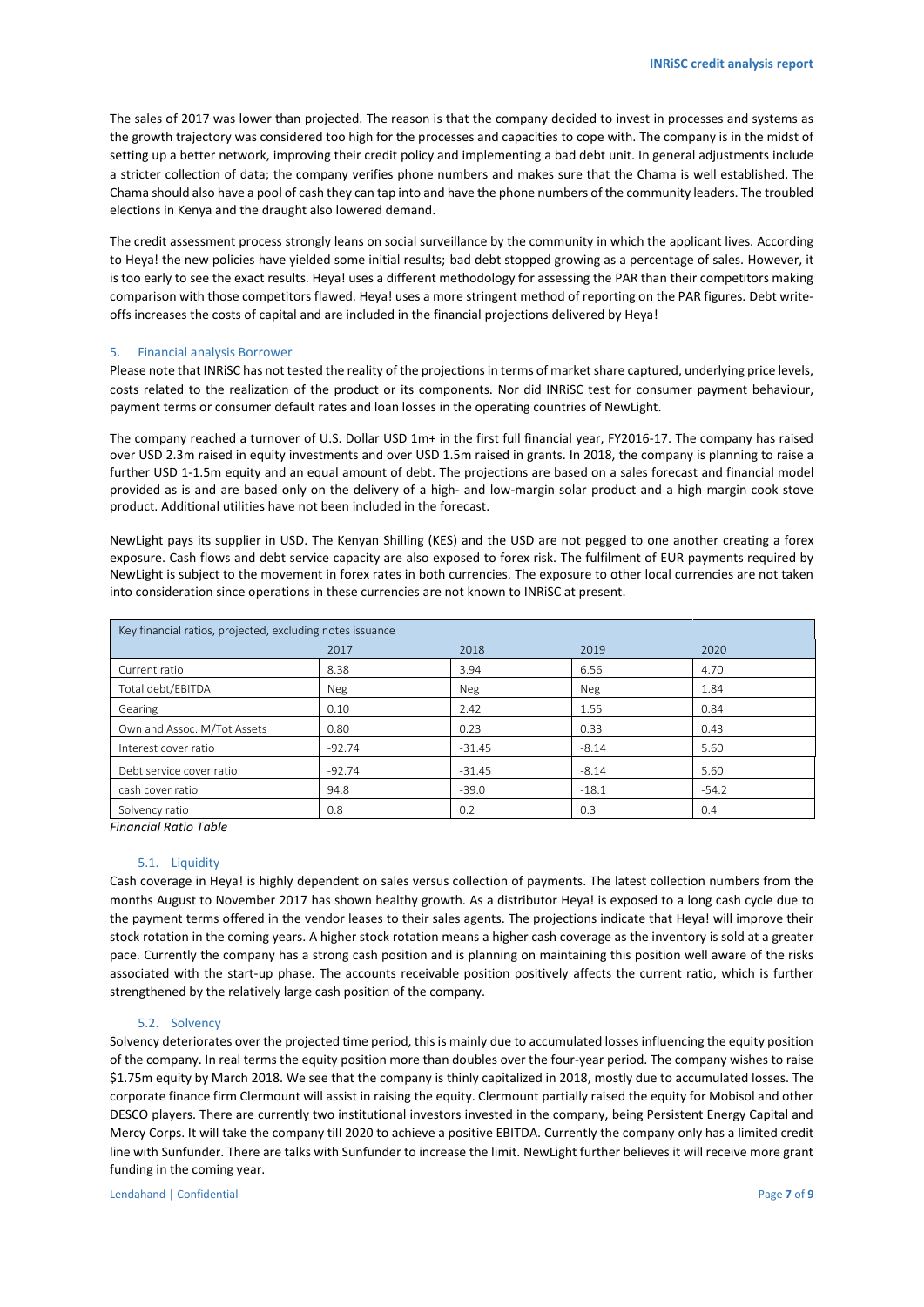## 5.3. Cash flow analysis Borrower

<span id="page-7-0"></span>Due to the vendor leasing program the net cash flows are negative. The amount of accounts receivables increases faster than the account payables. Working capital is allocated for a yearly doubling of the stock levels and the growth of account receivables in relation to the payables. This causes the company to have a negative cash conversion, it in itself a logical result from the life cycle the company is in. The company as a whole will only produce a positive EBITDA in 2020. Therefore, currently growth as projected is financed by contracting new debt and equity.

#### <span id="page-7-1"></span>6. Collateral analysis

The notes issuances are uncollateralized, there are no security rights in any of the firm's assets, nor in its IPR. General loan servicing for the notes depends on cash flow to be generated through sales, and effectively received through lease payments. As mentioned there is no failsafe in that the company does not has the ability to shut down the products operationally if the customer fails and continues in failing to make lease payments. As of yet the company has only repossessed unsold products from agents. Heya! does minimize this risk by only offering short terms, shorter than their competitors. The company offers a maximum duration of 25 weeks on their credit.

The Sunfunder Inventory Finance Facility is secured with security interests against inventory of solar lights. This includes a buy-back agreement with the supplier in the event of a NewLight default. NewLight also has an unsecured loan with Trine, an impact investor. There are no signs that this loan would have a preferred standing compared to the notes issuance at hand. Further indebtedness to finance projected growth is needed and new debt may affect the current position of the lender (even though pari passu).

## <span id="page-7-2"></span>7. Risk analysis

The risk of NewLight not fulfilling its obligations towards the notes strongly depends on the payment moral and debt service ability of the end consumers to the sales agents. They have partially mitigated this risk by working together with the Chama. In practice, it is unclear how much risk the Chama are willing to absorb. The value of their guarantee will become clear in the case more sales agents default. This is apart from the fact that the operational layers can change possibly influencing the projections on which INRiSC based their analysis. The company expects that the profit margins across the value chain will grow, leading to higher profits for the company.

There is a rudimentary credit check performed on the Chama and the sales agents, this process is complicated due to the lack of credit history. The company itself also makes bad debt reservations. The leases have a limited duration, currently with a maximum of 25 weeks. By choosing not to use a GPS lock-out and asking for a down payment, the company accepts a greater counterparty credit risk. How much of this risk is mitigated by the guarantee of the Chama is unknown. The pay out of taking this risk is the potential gain in market share by being able to offer cheaper products. If payments on the leases start lagging and the Chama do not fulfil their guarantee, the debt servicing ability of NewLight will decrease.

<span id="page-7-3"></span>The notes issuance will finance the working capital of Heya! including the financing need due to the vendor lease program. The notes issuance is contracted at the holding level, and passed on to subsidiary for the use of working capital. As far as INRiSC can ascertain all other loans and grants are contracted at the holding level. Other working capital financing attracted by the company is secured against the debtors and inventory of the company. New (senior) financing from third parties at the level of Heya! may affect the position of the notes, if and when such (re)financing occurs, depending upon the conditions of such new indebtedness. In principal, the notes are equivalent in status to each other and other (senior) debt (pari passu).